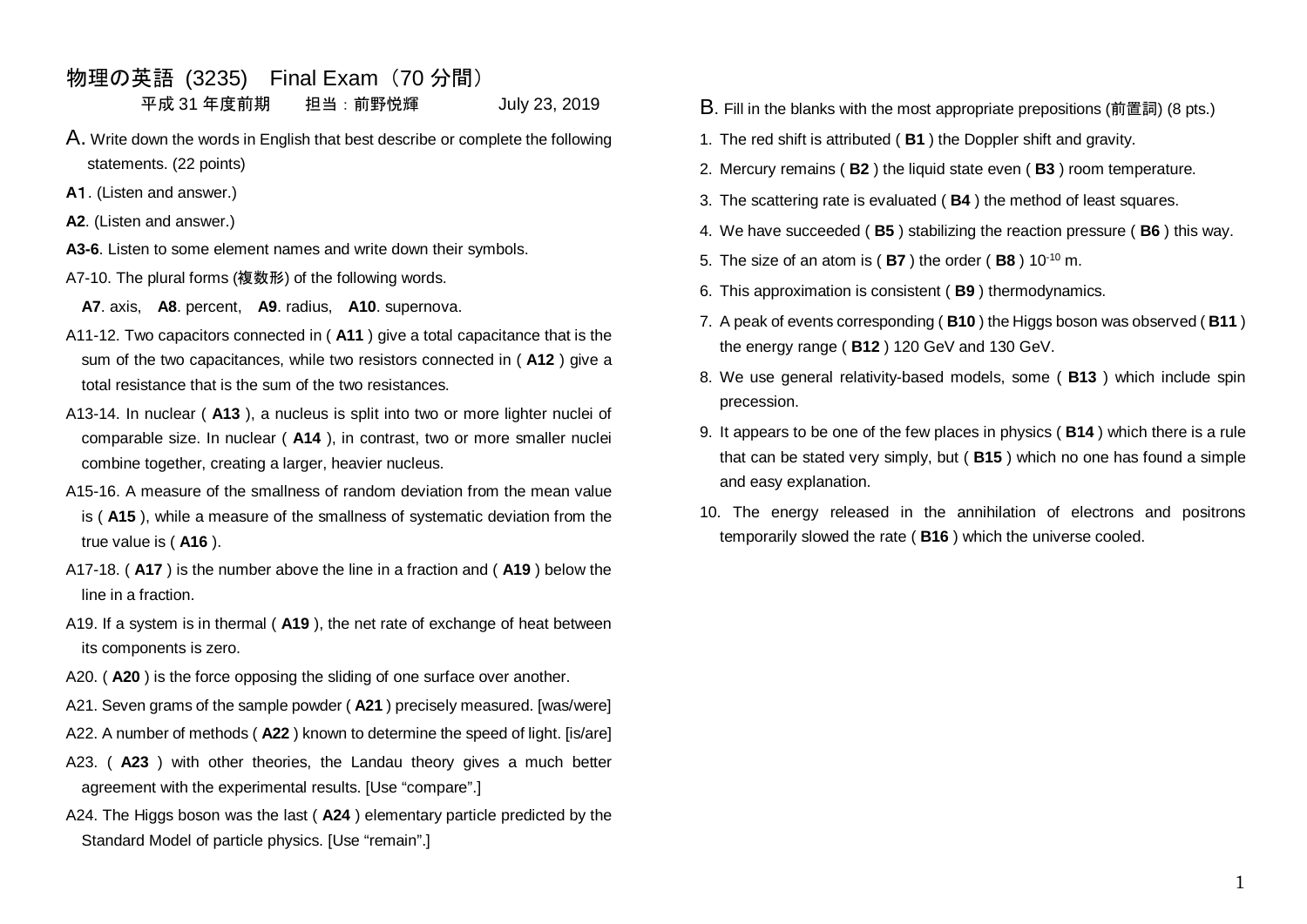- C. Insert suitable articles (a, an, the, or Φ for no article). (9 pts.) (文頭大文字、空欄なら Φ)
- 1. The weight of ( **C1** ) molecule is ( **C2** ) sum of the weights of all ( **C3** ) atoms that constitute ( **C4** ) molecule.
- 2. ( **C5** ) fine-structure constant *α* has ( **C6** ) interesting physical interpretation.
- 3. One of ( **C7** ) Maxwell's equations describes how both current and changing electric fields can give rise to magnetic fields.
- 4. ( **C8** ) phenomenon of superconductivity is ( **C9** ) remarkable example of ( **C10** ) quantum effects operating on ( **C11** ) truly macroscopic scale.
- 5. Kepler's three laws of ( **C12** ) planetary motion, published around 1610, were ( **C13** ) results of his pioneering analysis of planetary observations, and laid the groundwork for ( **C14** ) Newton's great advances. ( **C15** ) second law, ( **C16** ) conservation of ( **C17** ) areal velocity, is ( **C18** ) general theorem for central force motion.

D. Insert a colon (**:**) or a semicolon (**;**) to complete the sentences. (2 pts)

- 1. This technique has two clear advantages ( D1 ) the fast time response and the precise phase matching.
- 2. The first peak corresponds to the Compton scattering ( D2 ) the second one to the pair creation.
- 3. The uncertainty principle is expressed in the following form (D3)  $\Delta x \Delta p \geq \hbar$ .
- 4. The results are interesting ( D4 ) however, the interpretation is rather misleading.

E. Complete the following sentences to show how to read these equations. Some answers may require more than one word. (7 pts.)

$$
n! = \int_0^\infty x^n e^{-x} dx \sim \sqrt{2\pi n} \left(\frac{n}{e}\right)^n
$$

.

Stirling's approximation states that *n* ( **E1** ), which is equal to the ( **E2** ) over *x*  from zero to ( **E3** ) of *x* ( **E4** ) *n*-th power times ( **E5** ) of minus *x*, is approximately equal to the ( **E6** ) root of 2 pi *n* times the open ( **E7** ) *n* over *e* close ( E7 ) ( E4 ) *n*-th power.

F. Complete the syllogism by providing a sentence [F1] within 30 words in English. (三段論法の形を成すように、2番目の文 [F1] を英文30語以内で補え。) (7 pts)

For just two protons to form a bound state in a nucleus, their spins need to parallel because of the spin dependence of the nuclear force. **[F1]** Therefore, helium two (<sup>2</sup>He) nucleus, consisting of two protons, cannot exist.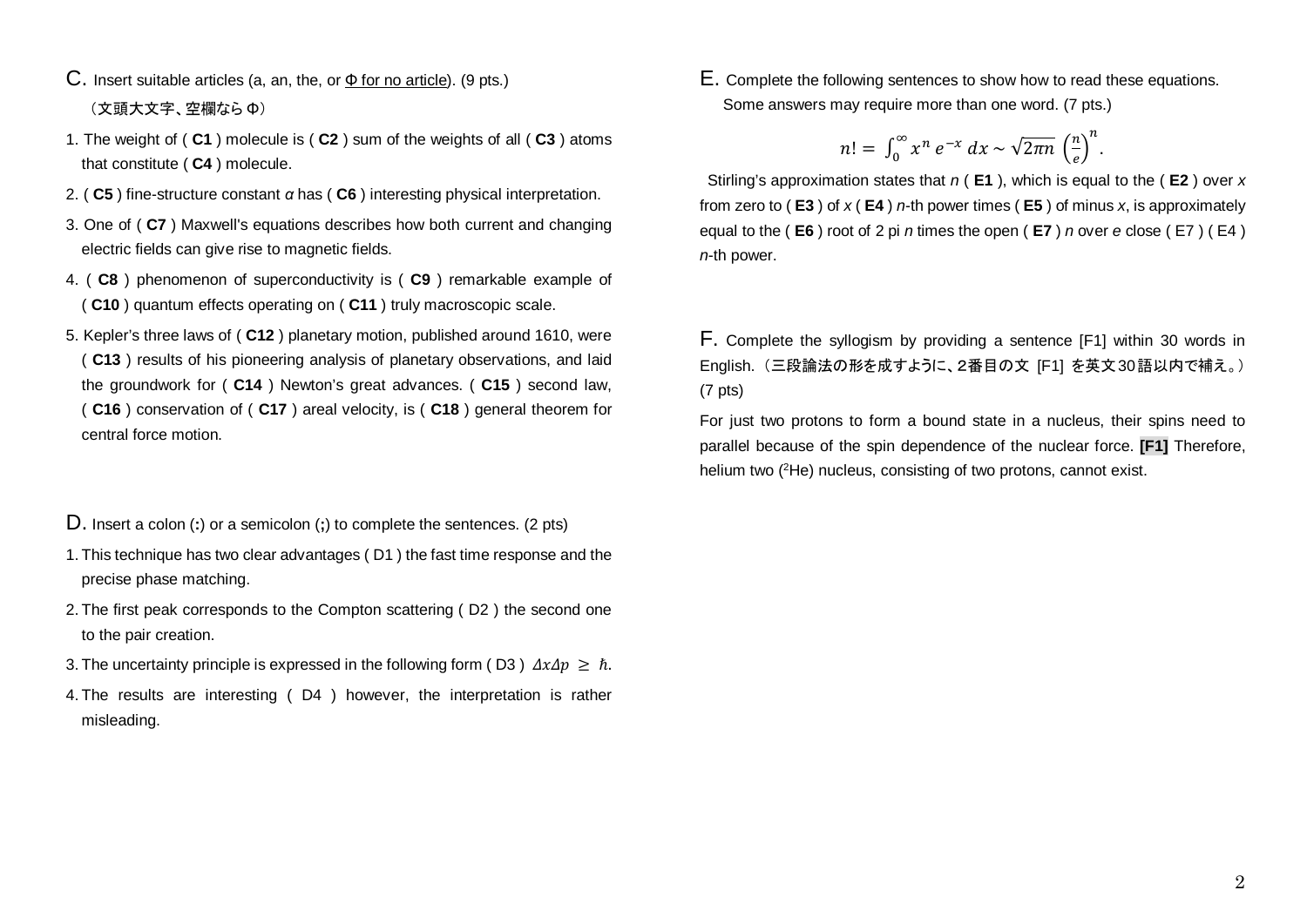G. Answer the following questions **[G1]** to **[G10]**. (28 pts.)

A Unique Pair of Triangles

— Proof of a Simple Theorem Using Abstract Modern Mathematics —

Two graduate students at Keio University have proven a new theorem that states there is only one pair (up to similitude\*) of a right triangle **[G1]** and an isosceles triangle **[G2]** for which the lengths of all its sides are integers and which have the same perimeter<sup>\*</sup> and the same area.

The **[G3] of, of, and, areas, lines, figures, lengths** are basic geometrical quantities that are indispensable when measuring everything around us. For example, a familiar figure from textbooks is a right triangle with sides of lengths 3, 4, and 5. Moreover, an important question that has been studied since the time of ancient Greece is how many right triangles there are **[G4] which, sides, lengths, the, all, for, of** are integers. One field of modern mathematics which has greatly developed in the twentieth century under the influence of this tradition is arithmetic geometry.

The unique pair consists of the right triangle with sides of lengths (377, 352, **[G5]**) and the isosceles triangle with sides of lengths (366, **[G6]**, 132). They proved this theorem by applying the "theory of *p*-adic Abelian integrals" and "descent of rational points" in arithmetic geometry. It is rare that highly abstract modern mathematics has applications to such familiar objects.

\* similitude: of a similar shape.

\* perimeter: the whole length of the border around an area or shape.

Questions:

**G1** and **G2**: Complete simple definitions of these tringles. (6 pts)

- **G3**. Complete the sentence by rearranging all the underlined words into **[G3]**. (3 pts)
- **G4**. Complete the sentence by rearranging all the underlined words into **[G4]**. (3 pts)

**G5-G6**. Fill in the most appropriate integers. (6 pts)

**G7-G8**. What are the perimeter and area of each of these triangles? (4 pts) **G9-G10**. Give schematic drawings of these triangles. (6 pts)

Adopted from the following article and the press-release material from Keio University:

Y. Hirakawa and H. Matsumura, J. Number Theory **19** (2019) 297–302. <https://www.keio.ac.jp/en/press-releases/2018/Oct/15/49-48827/>

Continue to H next page.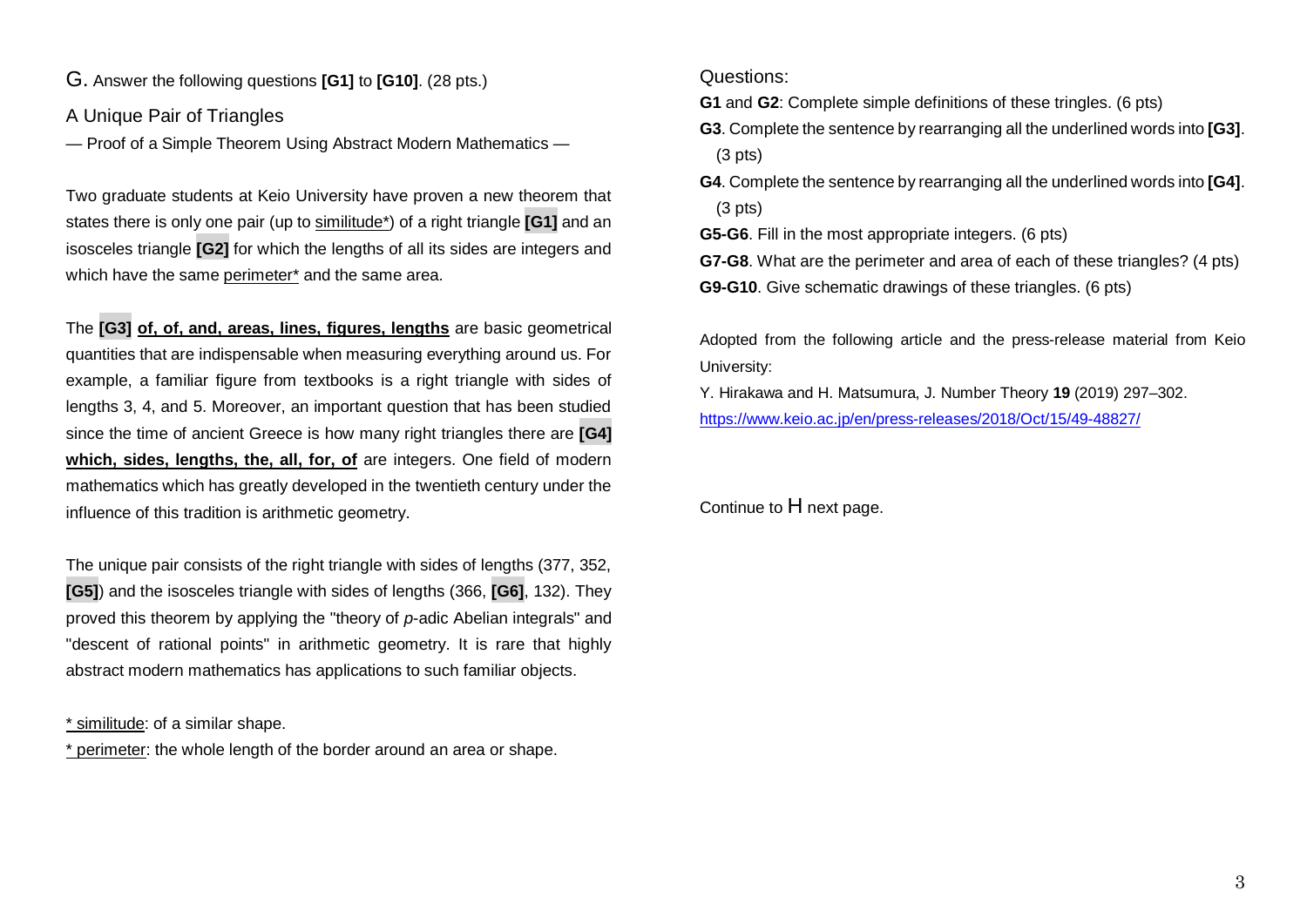H. The heat capacity of solid argon is shown in the figure below. Answer the following questions in English. (12 pts)

END

H2. Make a figure caption in the style of a scientific paper within 50 words. Let us call this figure as "Figure 2". After the title of the figure in the caption, add two sentences to describe the figure.

下の図は、固体アルゴンの低温での熱容量を温度の 3 乗に対してプロット したものである。この図の caption を論文の様式に従って 50 words 以内の 英語で作れ。ただし、図の番号は「図 2」とし、図のタイトルに続いて、以下 の内容を説明する二つの文を加えよ。

「この温度領域ではデバイ (Debye) の *T* <sup>3</sup>の法則 (law) が極めてよく成り 立っている。直線の傾き (slope) からデバイ温度 92.0 K が得られる。」



C. Kittel, *Introduction to Solid State Physics*, 8th ed. (Wiley, New York, 2004) Chap.5.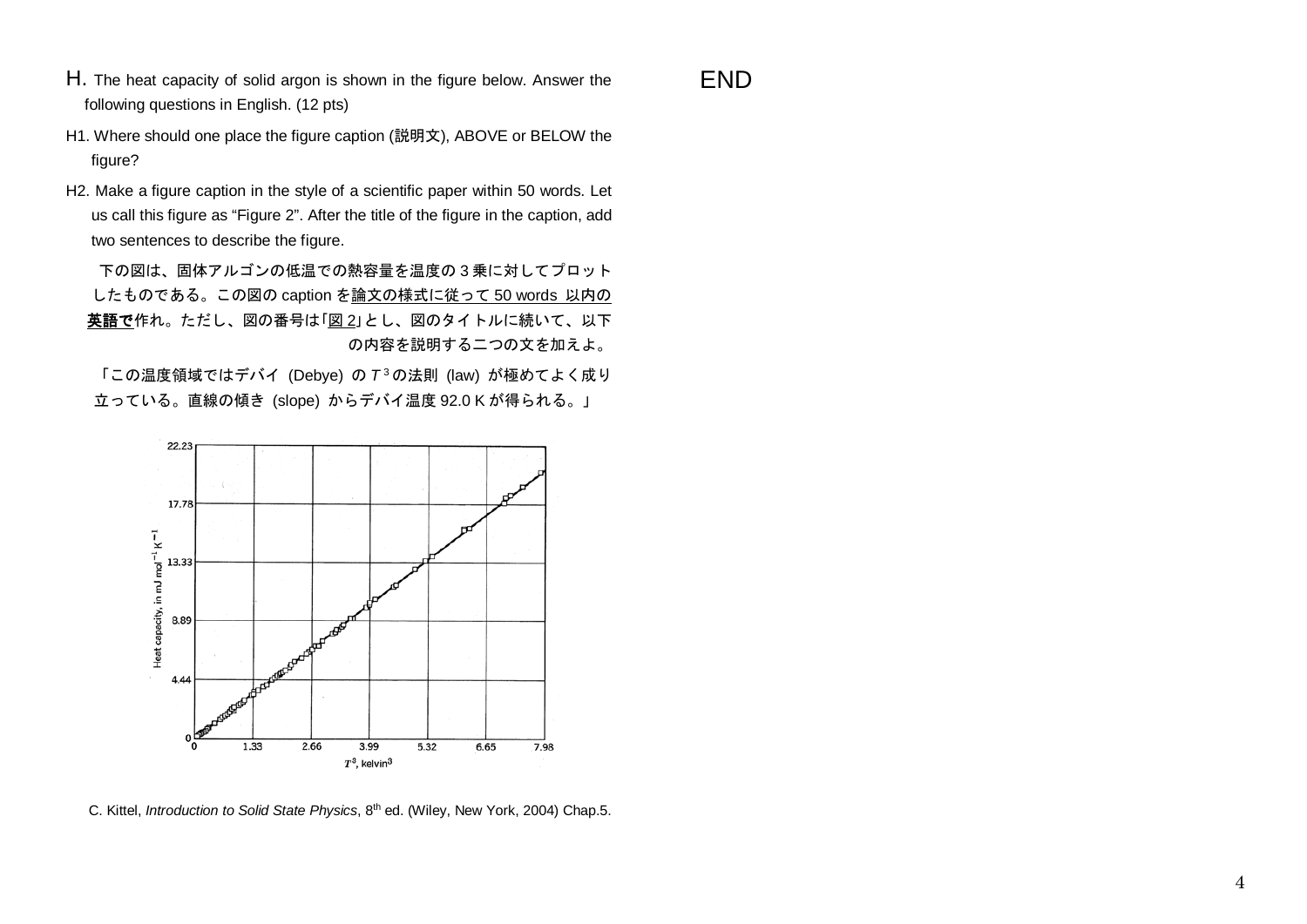## Final — English for Physics — July23, 2019

氏名:

,

ID number: 29-

Name:  $\begin{array}{c|c} \hline \text{Score} & \text{Score} \end{array}$ Score<br>( /100)

> Subtotal A-F (60)

| A <sub>1</sub> |                | A14 | <b>B1</b>      | B <sub>9</sub> |
|----------------|----------------|-----|----------------|----------------|
| A2             |                | A15 | B <sub>2</sub> | <b>B10</b>     |
| A3             | A4             | A16 | B <sub>3</sub> | <b>B11</b>     |
| A <sub>5</sub> | A <sub>6</sub> | A17 | B <sub>4</sub> | <b>B12</b>     |
| A7             |                | A18 | B <sub>5</sub> | <b>B13</b>     |
| A <sub>8</sub> |                | A19 | B <sub>6</sub> | <b>B14</b>     |
| A <sub>9</sub> |                | A20 | <b>B7</b>      | <b>B15</b>     |
| A10            |                | A21 | B <sub>8</sub> | <b>B16</b>     |
| A11            |                | A22 |                |                |
| A12            |                | A23 |                |                |
| A13            |                | A24 |                |                |
|                |                |     |                |                |

| B <sub>1</sub> | B <sub>9</sub> |
|----------------|----------------|
| B <sub>2</sub> | <b>B10</b>     |
| B <sub>3</sub> | <b>B11</b>     |
| <b>B4</b>      | <b>B12</b>     |
| B <sub>5</sub> | <b>B13</b>     |
| B <sub>6</sub> | <b>B14</b>     |
| <b>B7</b>      | <b>B15</b>     |
| B <sub>8</sub> | <b>B16</b>     |

 $A (22)$   $\qquad \qquad \qquad$   $B (8)$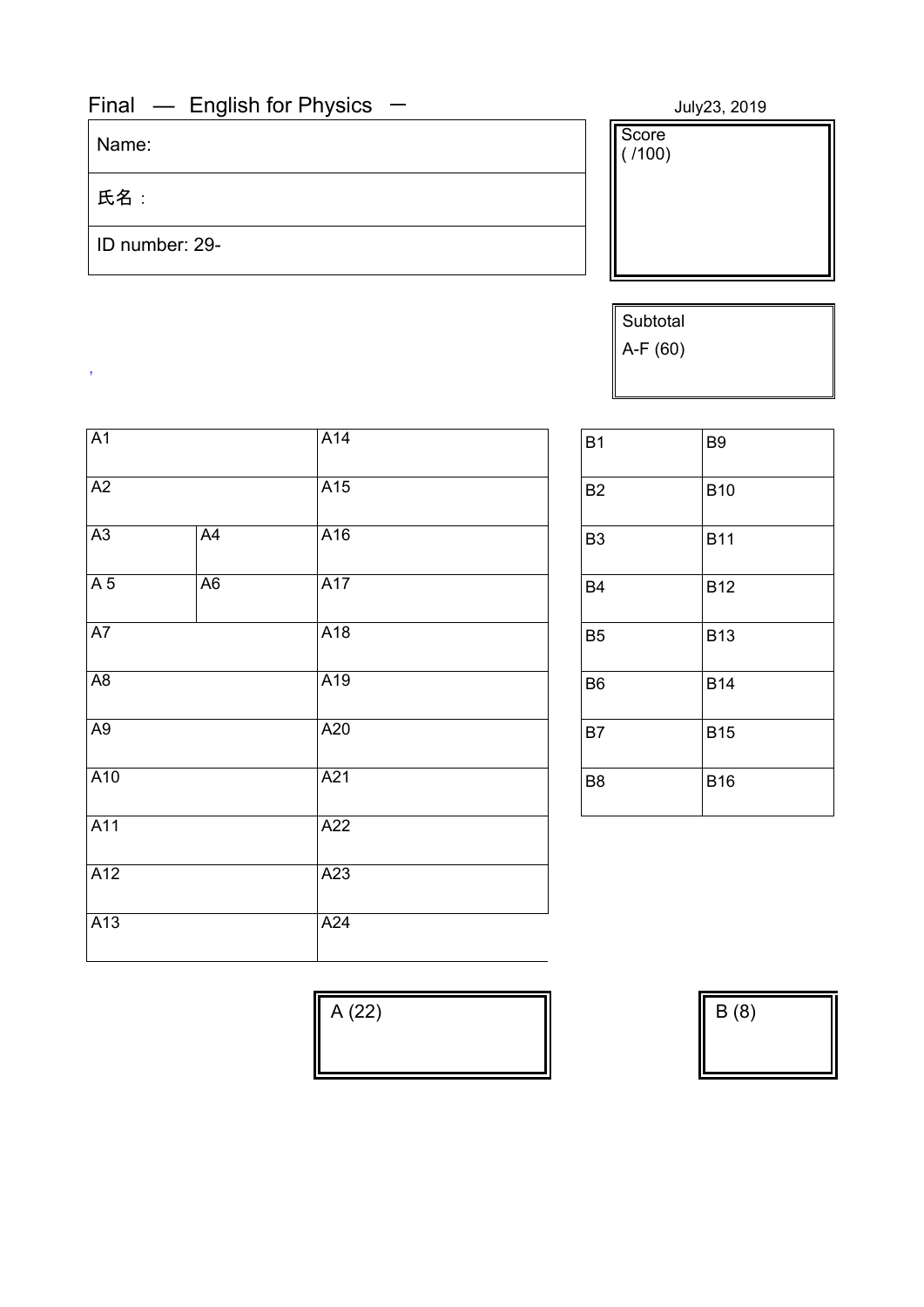| C1             | C7              | C <sub>13</sub> | D <sub>1</sub> | E1             |
|----------------|-----------------|-----------------|----------------|----------------|
| C <sub>2</sub> | C8              | C <sub>14</sub> | D <sub>2</sub> | E2             |
| C <sub>3</sub> | C <sub>9</sub>  | C15             | D <sub>3</sub> | E3             |
| C <sub>4</sub> | C <sub>10</sub> | C16             | D <sub>4</sub> | E <sub>4</sub> |
| C <sub>5</sub> | C11             | C17             |                | E <sub>5</sub> |
| C6             | C12             | C18             |                | E <sub>6</sub> |
|                |                 |                 |                |                |

| $\overline{D2}$ |  |
|-----------------|--|
|                 |  |
| D <sub>3</sub>  |  |
| D <sub>4</sub>  |  |

| C <sub>1</sub>         | C7              | C <sub>13</sub>  | D <sub>1</sub> | E <sub>1</sub> |
|------------------------|-----------------|------------------|----------------|----------------|
| $\overline{C2}$        | C8              | C <sub>14</sub>  | D2             | E2             |
| $\overline{C3}$        | C9              | C15              | D <sub>3</sub> | E <sub>3</sub> |
| $\overline{C4}$        | C10             | C16              | D <sub>4</sub> | E4             |
| $\overline{\text{C5}}$ | C <sub>11</sub> | C17              |                | E5             |
| $\overline{\text{C6}}$ | C <sub>12</sub> | $\overline{C18}$ |                | E <sub>6</sub> |
|                        |                 |                  |                | E7             |

| C(9) | $\sqrt{2}$<br>(4)<br>◡ | $\overline{ }$<br>᠆ |
|------|------------------------|---------------------|
|      |                        |                     |

| F1 |  |
|----|--|
|    |  |
|    |  |
|    |  |
|    |  |

 $\mathbb{F}(7)$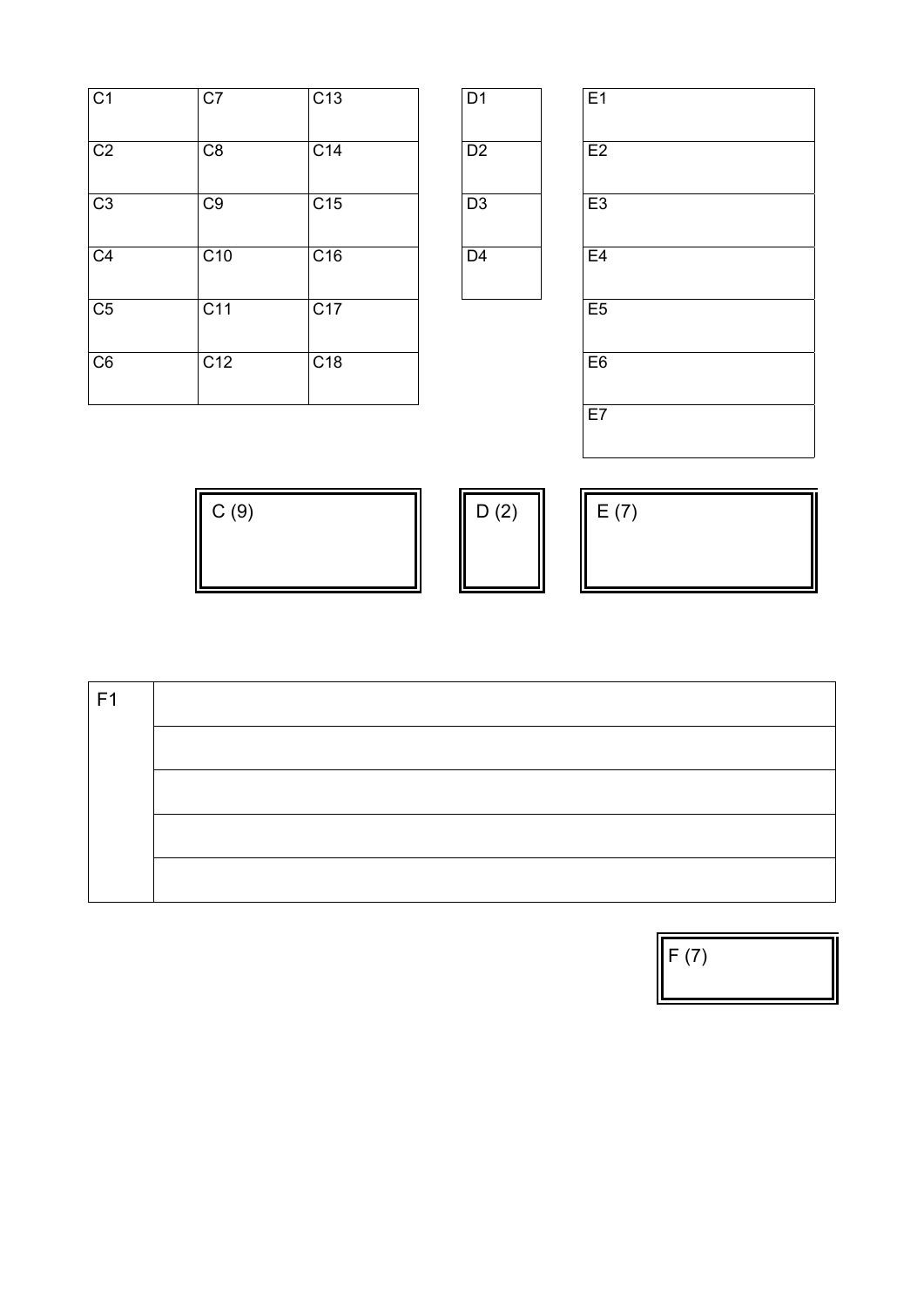## $Final$  – English for Physics – July 23, 2019

Name:

氏名:

ID number: 29-

| JUIV 23, a |
|------------|
|            |
|            |
|            |

| G <sub>1</sub>        | A right triangle is a triangle for which     |                         |                |  |                              | 6                       |
|-----------------------|----------------------------------------------|-------------------------|----------------|--|------------------------------|-------------------------|
| G <sub>2</sub>        | An isosceles tringle is a triangle for which |                         |                |  |                              |                         |
| G <sub>3</sub>        |                                              |                         |                |  |                              | 3                       |
| G4                    |                                              |                         |                |  |                              | 3                       |
| G5,<br>G <sub>6</sub> | G <sub>5</sub>                               |                         | G <sub>6</sub> |  |                              | 6                       |
| G7,<br>G8             | G7: perimeter                                |                         | G8: area       |  |                              | 6                       |
| G9,<br>G10            | Example<br>250<br>250<br>250                 | G9 (the right triangle) |                |  | G10 (the isosceles triangle) | $\overline{\mathbf{4}}$ |

| G(28) |  |
|-------|--|
|       |  |